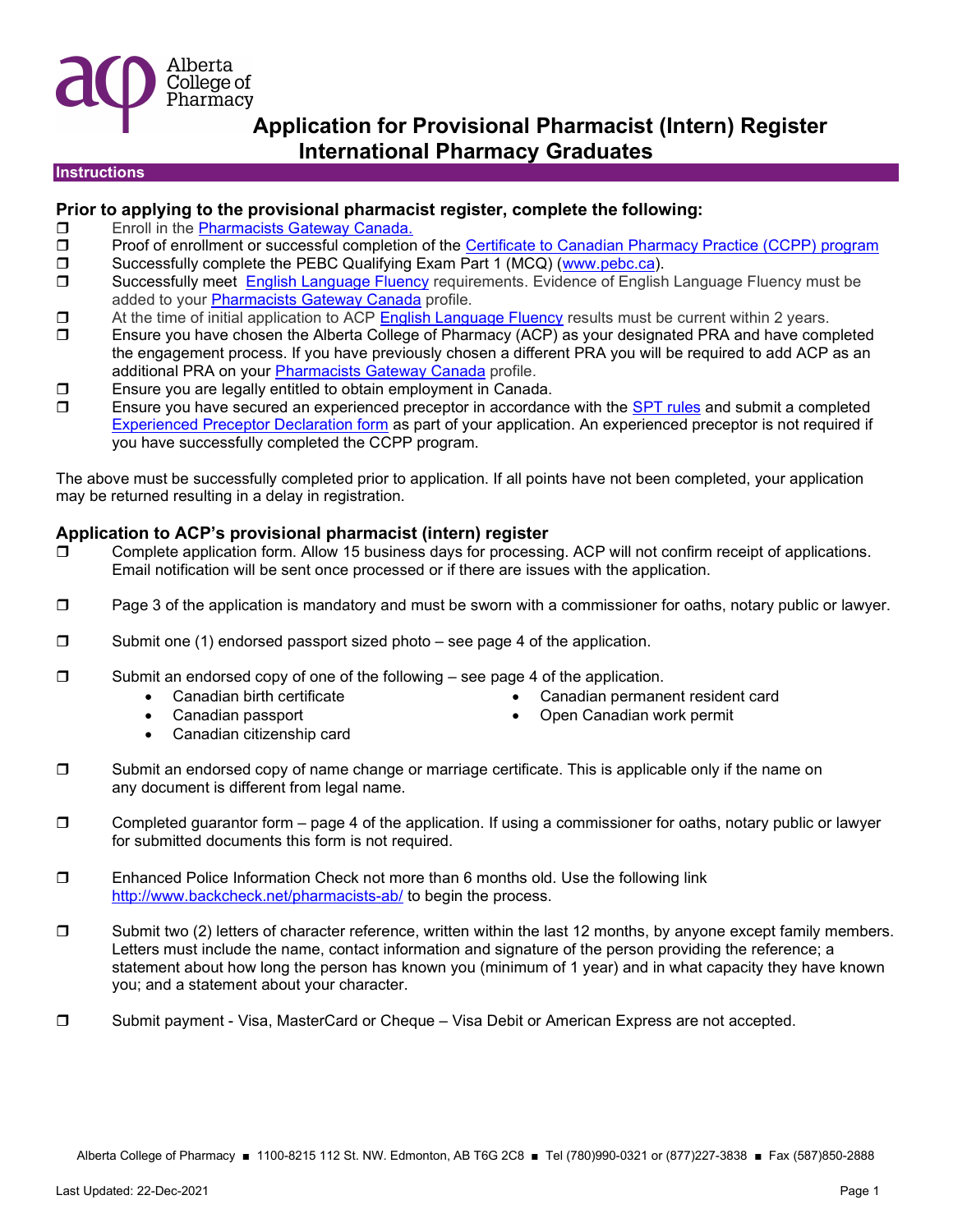

## Personal Information

|                     | <b>First Name</b>                  | <b>Middle Name</b>                                                           |             | Surname | Gender                |
|---------------------|------------------------------------|------------------------------------------------------------------------------|-------------|---------|-----------------------|
| Mailing<br>address: |                                    | <u> 1989 - Johann Stoff, amerikansk politiker (d. 1989)</u>                  |             | Phone:  | Area code Telephone # |
|                     |                                    |                                                                              |             |         |                       |
|                     | City / Town                        | Province                                                                     | Postal code | Cell:   | Area code Telephone # |
|                     |                                    |                                                                              |             |         |                       |
|                     | Date of birth (day/month/year)     | Place of birth (country)                                                     |             |         |                       |
|                     | Gateway National ID No.:           |                                                                              |             |         |                       |
| <b>PEBC Exams</b>   |                                    |                                                                              |             |         |                       |
|                     | PEBC Qualifying Exam Part I (MCQ)  | PEBC Registration Number (issued after successful completion of both exams): |             |         |                       |
|                     | <b>Education</b> - Pharmacy Degree |                                                                              |             |         |                       |
| University name:    |                                    | <u> 1989 - Johann Stoff, amerikansk politiker (d. 1989)</u>                  |             |         |                       |
|                     | University location:               | <u> 1989 - Johann Stoff, amerikansk politiker (d. 1989)</u>                  |             |         |                       |
|                     | Date of graduation:                |                                                                              |             |         |                       |

ACP is responsible for maintaining and protecting the personal information you have provided. In some situations, legislation requires and/or authorizes ACP to collect and use or disclose your personal information; other situations require your consent. ACP's Privacy of Personal Information Policy can be viewed in full at **abpharmacy.ca** 

ACP allows you to make your personal consent choices on your ACP registration profile page (Alinity - Advanced Simplicity (abpharmacy.ca)). Please log on and select your consent choices. If no selection is made, ACP will assume you consent to release your information for all approved purposes.

I declare that all the information on this application or any information supplied in support of this application is true to the best of my knowledge.

 $\overline{\phantom{a}}$  , and the contribution of the contribution of  $\overline{\phantom{a}}$  , and  $\overline{\phantom{a}}$  , and  $\overline{\phantom{a}}$  , and  $\overline{\phantom{a}}$ 

Applicant's signature **Date** Date **Date**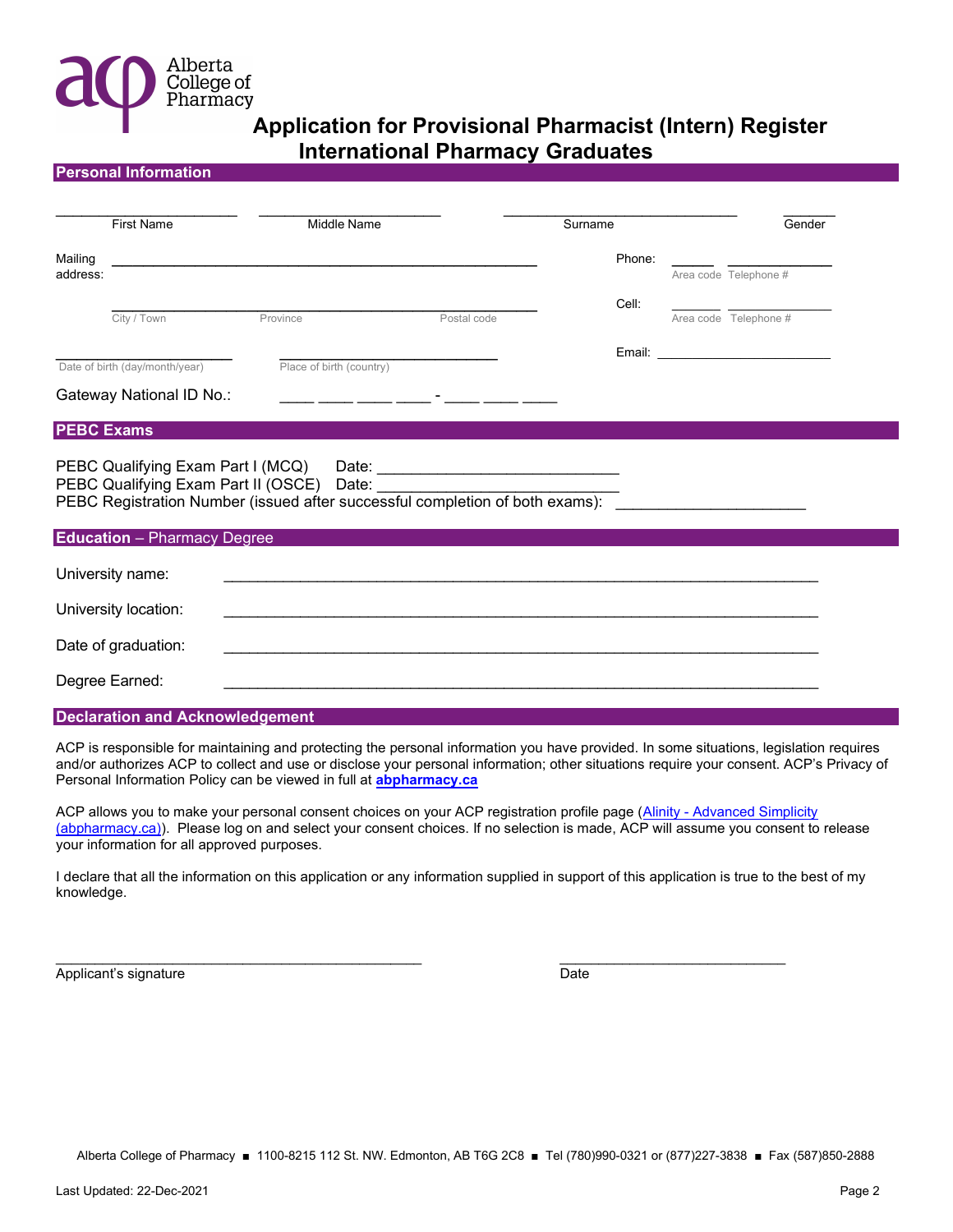

# Application for Provisional Pharmacist (Intern) Register

International Pharmacy Graduates

| Statutory Declaration - must be sworn with a commissioner of oaths, notary public or lawyer $\overline{\phantom{a}}$ |  |  |
|----------------------------------------------------------------------------------------------------------------------|--|--|
|                                                                                                                      |  |  |

| <b>CANADA</b><br><b>PROVINCE OF ALBERTA</b><br>TO WIT: | ) In the matter of application for registration with the Alberta College of Pharmacy |
|--------------------------------------------------------|--------------------------------------------------------------------------------------|
|                                                        | . a resident of the                                                                  |

city/town of \_\_\_\_\_\_\_\_\_\_\_\_\_\_\_\_\_\_\_\_\_\_\_\_\_\_, in the Province of \_\_\_\_\_\_\_\_\_\_\_\_\_\_\_\_\_\_\_\_

do hereby declare that I:

- am the person referred to in the documents submitted in support of my application, and that these documents present a true and accurate account of my qualifications;
- have not been found guilty of an offence under any Act regulating the practice of pharmacists or relating to the sale of drugs, or of any criminal offence;
- am not the subject of a current investigation or proceeding relating to an offence under any Act regulating the practice of pharmacists or relating to the sale of drugs, or relating to any criminal offence;
- have not been the subject of a finding of professional misconduct, incompetence or incapacity in Alberta or any other jurisdiction in relation to pharmacy or any other health profession and am not the subject of any current professional misconduct, incompetence, or incapacity proceeding in Alberta or any other jurisdiction in relation to pharmacy or any other health profession;
- have not had a judgment in a civil action against me with respect to the practice of pharmacy or another regulated health profession in Alberta or any other jurisdiction.

I further declare that I shall provide the Registrar with the details of any of the following that relate to me and that occur or arise after my registration:

- a charge relating to an offence under any Act regulating the practice of pharmacists or relating to the sale of drugs, or relating to any criminal offence;
- a finding of guilt in relation to an offence under any Act regulating the practice of pharmacists or relating to the sale of drugs or in relation to any criminal offence;
- a finding of professional misconduct, incompetence or incapacity in any jurisdiction in relation to pharmacy or any other health profession;
- a proceeding for professional misconduct, incompetence or incapacity in any jurisdiction in relation to pharmacy or any other health profession;
- a judgment in a civil action against me with respect to the practice of pharmacy or another regulated health profession in Alberta or any other jurisdiction.

I acknowledge that I shall be deemed to have not satisfied the requirements for registration if I make a false or misleading statement or representation on my application.

I make this solemn declaration conscientiously believing it to be true and knowing that it is of the same force and effect as if made under oath and by virtue of the Canada Evidence Act.

| DECLARED before me at the<br>(insert "city" or "town") |                        |
|--------------------------------------------------------|------------------------|
| of<br>(name of city / town)                            |                        |
| in the Province of<br>. this                           | Signature of Declarant |
| day of_<br>, A.D. 20                                   |                        |
| A Commissioner for Oaths in and                        |                        |

for the Province of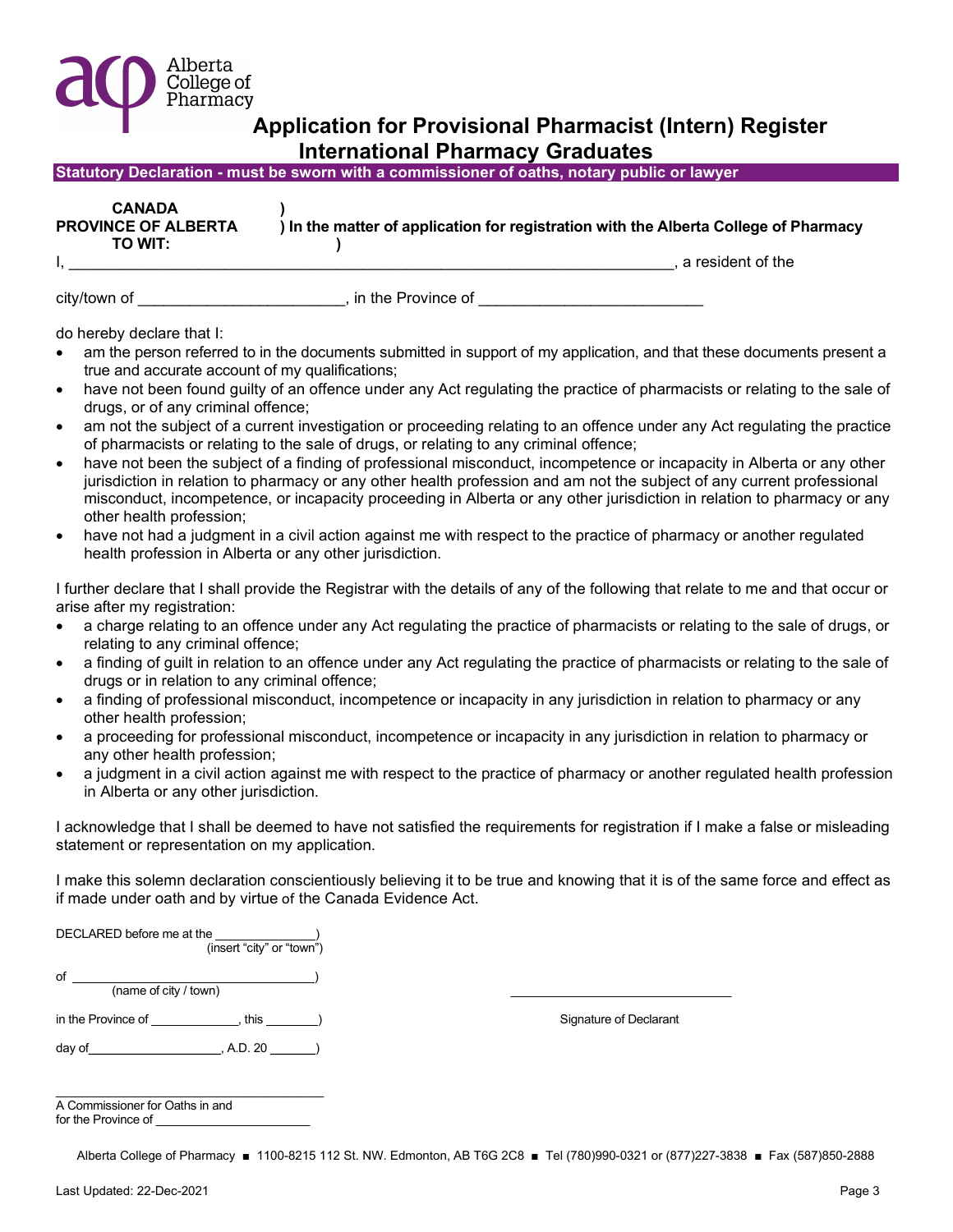

#### Guarantor Information and Declaration

## Duties of a guarantor

Your guarantor must perform the following tasks free of charge:

- 1. Certify the information on your application form by completing and signing the Declaration of Guarantor portion of this form. Completed form must be submitted to ACP with the application package.
- 2. Write on the back of the photo, "I certify this to be a true likeness of (your name)" and sign and date.
- 3. Write on the back of any photocopies to be certified, "I certify this to be a true copy of the original document" and sign and date.

#### Eligible guarantors

Your guarantor must:

- 1. be a Canadian citizen residing in Canada and must be accessible to the Alberta College of Pharmacy for verification. Relatives may act as guarantors if they are a Canadian citizen residing in Canada.
- 2. have known you personally for at least two years.
- 3. hold a current Canadian passport

If you do not know an eligible guarantor, as outlined above, all documents must be signed by a commissioner for oaths, notary public or lawyer. If signed by a commissioner for oaths, notary public or lawyer this form is not required. All documents must bear appropriate seal or appropriate license/registration number of the commissioner for oaths, notary public or lawyer.

## Declaration of Guarantor

| Guarantor's surname (please print) | Given name(s)              |                            |
|------------------------------------|----------------------------|----------------------------|
| Occupation                         | <b>Cdn Passport Number</b> | Email address              |
| Business telephone number          | Home telephone number      | Cellular number (optional) |

\_\_\_\_\_\_\_\_\_\_\_\_\_\_\_\_\_\_\_\_\_\_\_\_\_\_\_\_\_ \_\_\_\_\_\_\_\_\_\_\_\_\_\_\_\_\_\_\_\_ \_\_\_\_\_\_\_\_\_\_\_\_\_\_\_\_\_\_\_\_\_\_\_\_

## **Declaration**

I declare that I am a Canadian citizen who holds a valid Canadian passport and, to the best of my knowledge and belief, all of the statements made in this application are true. I have known the applicant personally for at least two years and have certified on the back of the photo that the image is a true likeness of the applicant. If applicable, I have also certified on the photocopies of supplementary documentation that, to the best of my knowledge, the photocopy is a true likeness of the original.

Signature of guarantor **Signature of guarantor** Control Cate Signed at (city and province) Signed at (city and province)